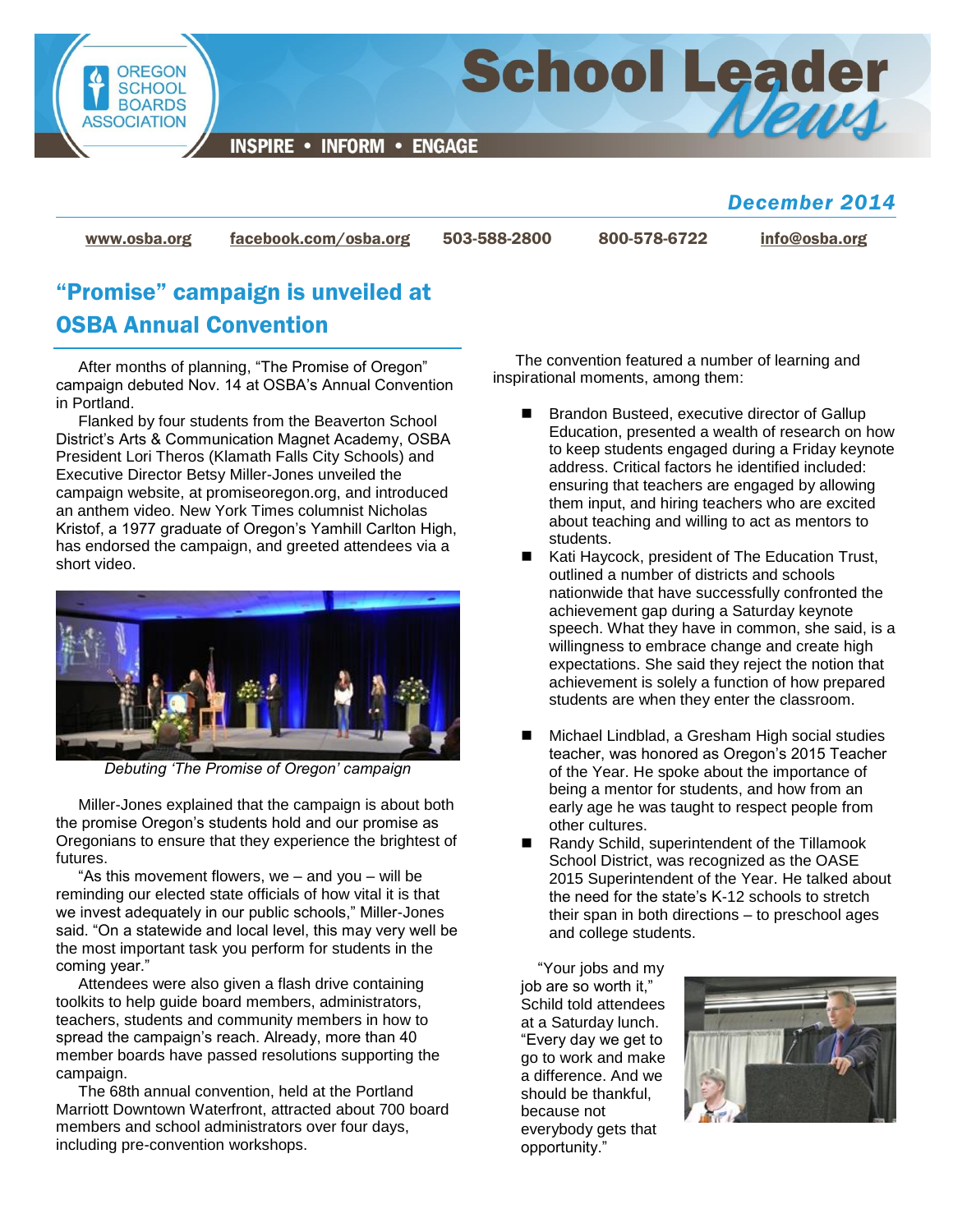## *School Leader News – December 2014*

## President's Post Looking back for a moment as we move ahead to 2015



As fast-paced as the changes come for those of us in education, we're constantly looking ahead to make sure we can find the pathway for student success.

*Lori Theros OSBA President*

But in this, my last column as your OSBA president, I can't help but look back on what we've accomplished together in 2014.

Foremost is the successful launch of "The Promise of Oregon" campaign at our November convention in Portland. Thanks to all of you who stopped by the photo booth to have pictures taken showing your support, and for those who have begun spreading the word and passing board resolutions. This is an enormous priority for all of us in 2015, both to celebrate our student successes and ensure that Oregon funds K-12 education adequately so these young people can reach their potential.

Thanks also to the nearly 700 of our members who attended Fall Regional meetings around the state, and more than 175 individuals who made it to Bend for our "Summer Camp" for board members. These events give us a chance to visit together, learn, and ensure that OSBA services and priorities are in tune with our members.

OSBA also hosted a number of other successful events, such as the Bonds, Ballots and Buildings Conference in Salem in January, and PACE Day: Safe and Secure Schools in Eugene in April. Our staff held a webinar on Smarter Balanced Assessments and has another coming up Monday, Dec. 8, on the governor's proposed education budget.

Add to that the daily assistance our members receive in such areas as policy, board development, legislative services, labor negotiations, legal advice, property and casualty insurance through PACE, and crisis communications. Or the funding OSBA is providing to defend those districts named as part of the Public Employees Retirement System (PERS) litigation that resulted from 2013 legislation.

It's been an honor for me to stand with you as president this year. As you've heard me say so many times, you are OSBA, and OSBA is you. I'm pleased to hand over the office to Dave Krumbein of Pendleton, and I'm looking forward to the "Promise" that we will all share in during 2015.

### In the Loop

# Two-month marathon opens doors between OSBA, board members

One of my favorite happenings at OSBA isn't a single event – it's a twomonth-long marathon. Fall Regional visits are my favorite because I get to meet and spend time with so many of you, discussing topics important to everyone who believes in public education in Oregon.



*Betsy Miller-Jones Executive Director*

The OSBA teams completed a successful tour of the state this fall,

meeting with almost 700 of you at 20 locations in September and October. We were joined by OSBA board members as well as local board members and administrators for discussions of the upcoming legislative session, OSBA services and a preview of "The Promise of Oregon" campaign.

For the second year running, we often heard a message that we need consistent state policies and funding to provide the services necessary for all students to achieve. As one board member put it last year, the message we need to send to our legislators when considering new ideas is "just stop!" Not because we don't support the best possible education practices and services, but because we need time and resources to implement new practices instituted in the last several years to meet the goal of 40-40-20 by 2025. And we need the resources to do that. Kindergarten funding – not moving money around from one program to another, but actual new dollars – was a high priority statewide. Gov. Kitzhaber's proposed budget released last week provides \$220 million for that purpose. Funding for capital construction to support modern safe buildings was also a major concern.

Another clear message we need to consistently support is that all changes should be looked at through the lens of districts of all sizes, in all parts of the state, with a wide variety of student demographics and challenges. What works for one district does not always work or benefit students in another. Thanks to every one of you who attended a Fall Regional meeting to share your ideas and thoughts with us.

As we move toward the 2015 session it will be more important than ever that each of you continues to communicate the impact on your district of new proposals as they come forward. We hope to see you at the Capitol to testify and to attend OSBA Legislative Day on Feb. 23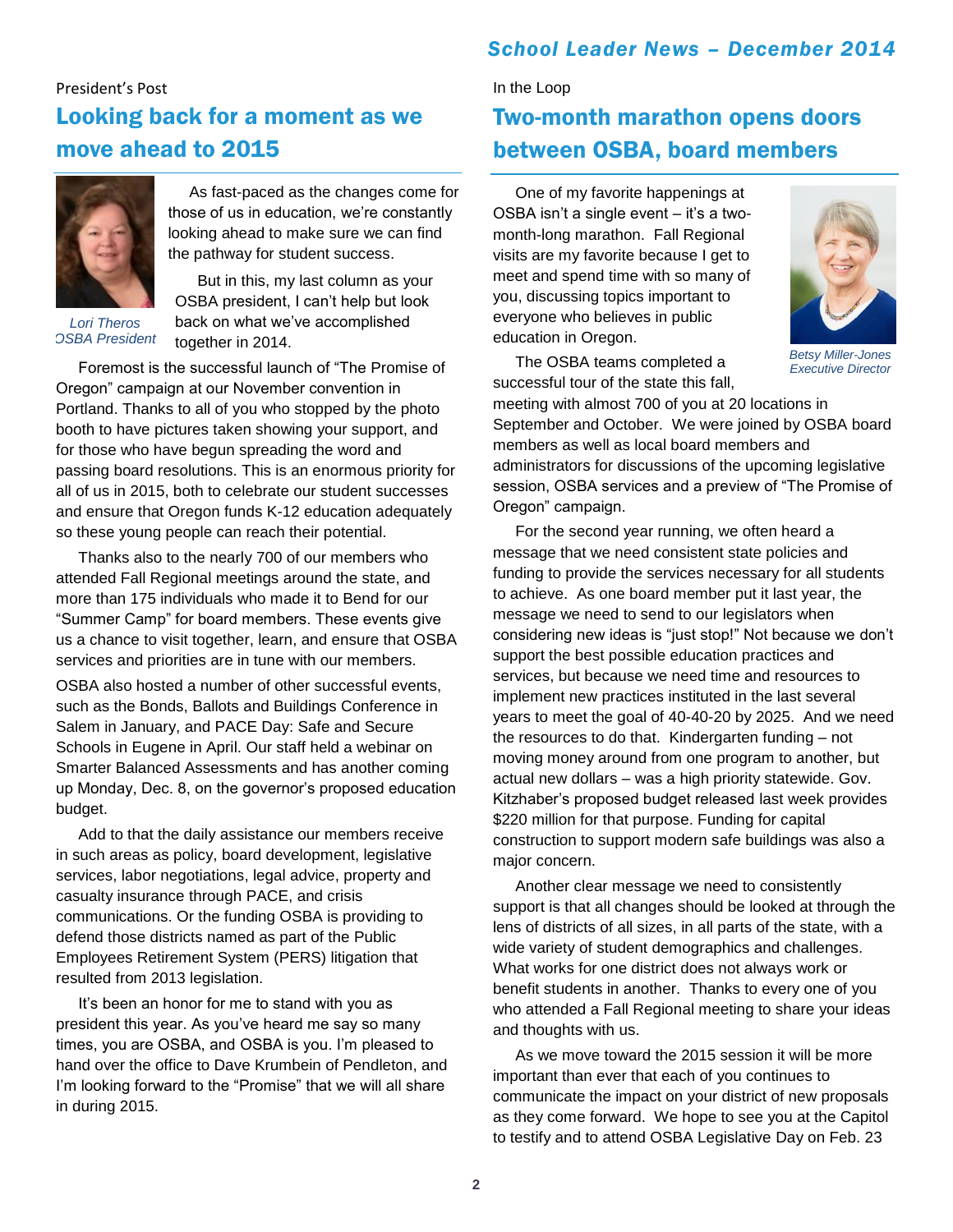in Salem. Your local stories are vital to get the message out and support good decision-making by statewide leaders.

Speaking of local stories, "The Promise of Oregon" is highlighting the stories of individual students throughout the state. These amazing stories are happening in every district. Please have your photo taken with students in your district, send their photos and stories to us at OSBA to include on the Promise website, [promiseoregon.org,](http://promiseoregon.org/) and upload their photos to Facebook using #PromiseOR. Help us to spread the word, highlighting our students' hopes and dreams. Let's build an even stronger sense of urgency to address every district's needs to provide the best education possible for Oregon's greatest resource, our children.

# OSBA members provide feedback on 2014 Fall Regionals

Member feedback from 20 Fall Regional meetings across the state showed several consistent themes that will help guide OSBA staff over the coming year.

#### **On legislative issues:**

- There continues to be universal concern about the pace of change in education and the ability of schools, students and staff to keep up with all the new education initiatives, reports, mandates and data reports;
- School districts need state matching grants to address burgeoning needs for capital construction, deferred maintenance and technology improvements;
- When a new program is legislated, such as full-day kindergarten, funding for the program and facilities improvements needs to be part of the package;
- OSBA members are excited about becoming more engaged in directly lobbying the Legislature;
- Lack of funding for special education services and the lack of permanent funding streams for small, rural schools are a continued concern; and
- OSBA members want a school board member representing their interests on the Oregon Education Investment Board if it is to continue.

### **Regarding OSBA services:**

- In general, OSBA members were very pleased about the increased emphasis on customer service;
- OSBA core services (Legal/Labor/Policy/Legislative) are well-regarded and frequently accessed by members and districts;

## *School Leader News – December 2014*

- Members expressed a strong desire for more inperson and online trainings for everything from board development to public meetings law;
- Members like the Newsclips service but want a new format that highlights breaking news and the latest information on meetings and goings-on;
- Many members would like OSBA to help them set up local meetings with legislators and provide more opportunities to engage in the legislative process;
- Members want OSBA staff to keep coming to them for Fall Regionals, trainings and services.

Betsy Miller-Jones, OSBA's executive director, said staff would use input from the Fall Regionals as a starting point to make improvements to current services and continue looking for ways to keep OSBA a vital, memberfocused organization.

# Free legal advice minimizes members' costs and reduces risk

Get advice you can trust – before a situation gets out of control. PACE's free legal services minimize your costs and reduce risk with money-saving legal advice before a lawsuit is filed. As a PACE member, you are entitled to up to \$1,000 in free legal consultation per incident. (Legal service beyond that is billed by the hour.)

## *Call PACE if you face these high-risk situations:* **Personal injury on school property**

Whether it's a student injured at sports practice or a parent injured while attending a school event, our staff will walk you through the steps to help avoid a lawsuit.

## **Employee termination**

If your district calls to consult with a PACE pre-loss attorney prior to making an employment termination or suspension decision, the \$25,000 deductible for that termination or suspension case will be waived. (The waiver of the deductible does not apply if your deductible is greater than \$25,000.)

### **Student or employee harassment, bullying, discrimination or retaliation**

Call as soon as you receive notice of a complaint. We can assist with investigation and follow-up to minimize liability and resolve the situation.

## **Inappropriate staff/student relationships**

Pre-loss staff can assist with the investigation; ending the employment relationship; communicating with the press, the community, criminal attorneys and law